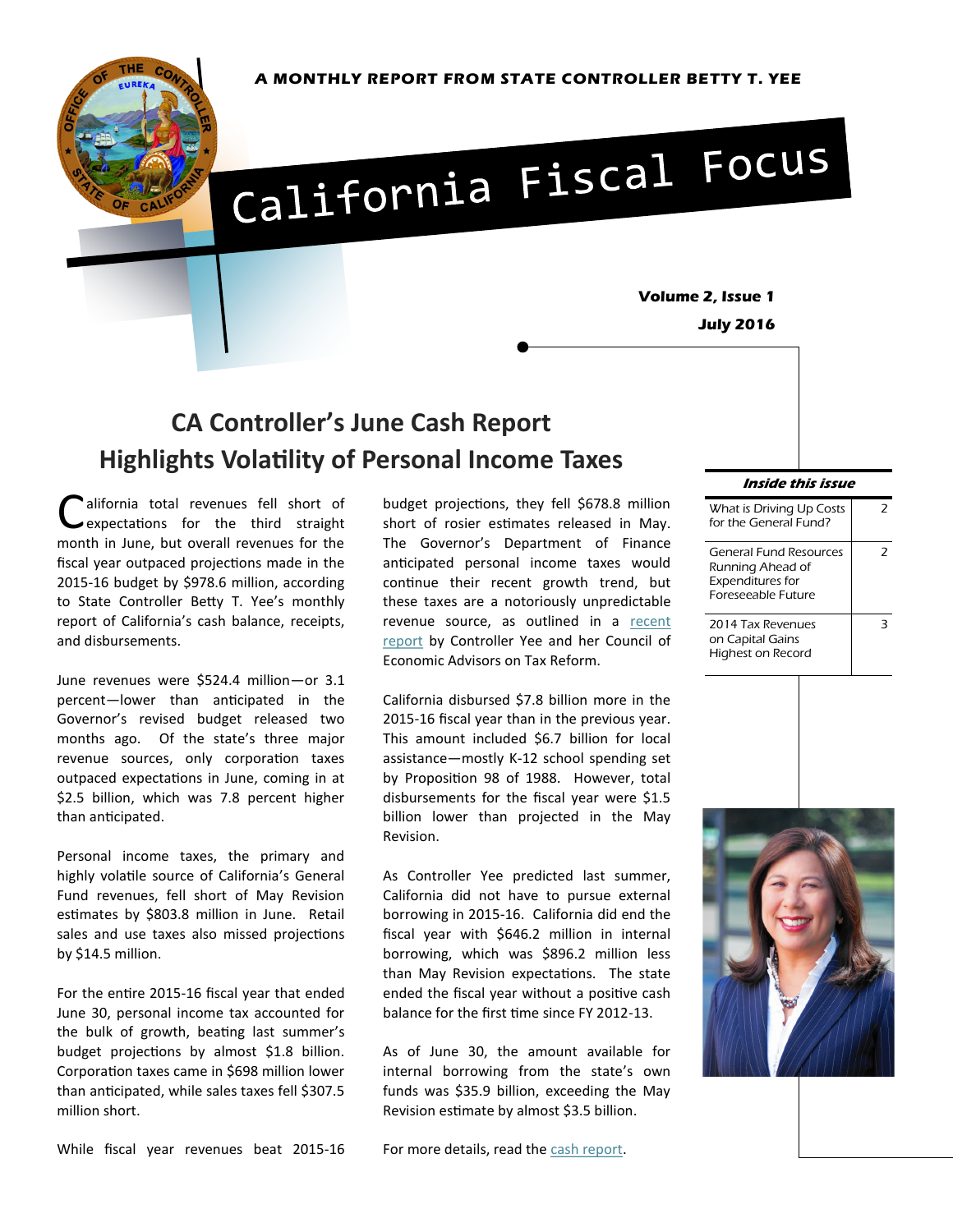**P A G E 2 C A L I F O R N I A F I S C A L F O C U S**

## **What is Driving Up Costs for the General Fund?**



The California Legislative Analyst's<br>
(LAO) General Fund expenditure<br>
estimates show California faces most of he California Legislative Analyst's (LAO) General Fund expenditure its cost pressure from three specific programs. Comparing FY 2015-16 spending to FY 2019-20 estimates, the LAO expects the General Fund to rise by \$15 billion. Nearly three-quarters of this cost increase will be directed at Medi-Cal, K-14 education, and higher education, as seen in Figure 1. This has at least three fiscal implications:

1.) Controlling overall state costs will be dependent on finding ways to reduce education and health costs.

2.) Minor increases in state education and health costs will crowd out discretionary spending in other areas.

3.) Other aspects of the budget will likely require alternative funding sources, including local spending.

# **General Fund Resources Running Ahead of Expenditures for Foreseeable Future**

In May, the Governor's Department of Finance (DOF)<br>released its long-term General Fund forecast. After n May, the Governor's Department of Finance (DOF) accounting for prior-year transfers—and before making any transfers to the Rainy Day Fund—DOF expects General Fund resources (revenues and transfers) to rise from \$131 billion in 2016-17 to \$136 billion in 2019-20. This is a growth rate of about 1 percent per year.

Over the same time period, DOF expects expenditures to grow from \$122 billion to \$136 billion—an average annual growth rate of about 4 percent.

The difference in average growth rates, as illustrated in Figure 2, yield the following details:

**(See RESOURCES, page 3)**

#### Figure 2

## **Long-Term General Fund Forecast:**

#### **Resources Exceed Expenditures**

*Source of Data: CA Department of Finance (May 2016); Dollars in Millions.*